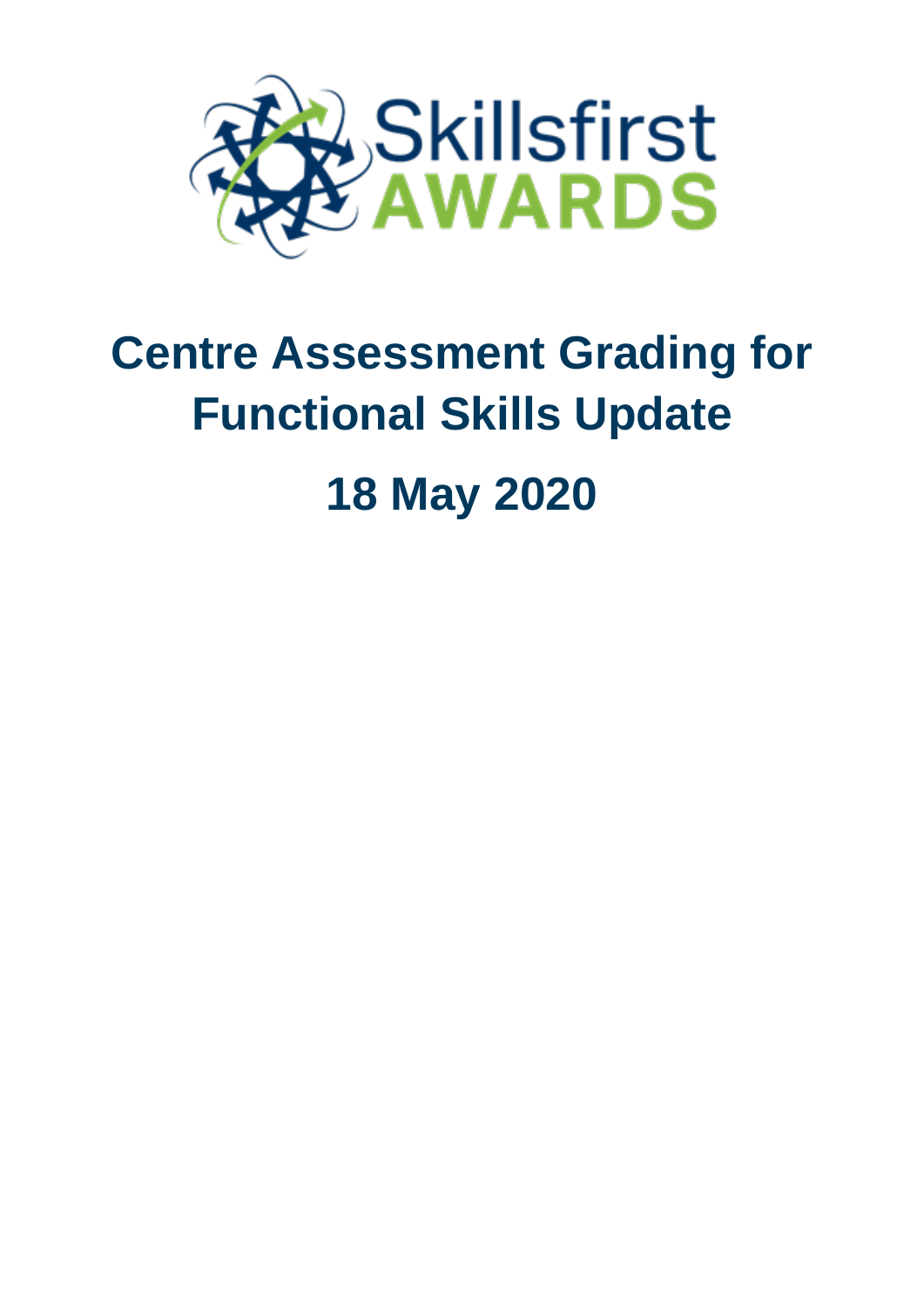This update is intended to provide our recognised centres with an outline of the Centre Assessment Grading (CAG) process. This will enable the issue of calculated results for Functional Skills Qualifications (FSQs) to learners impacted by the COVID-19 pandemic.

The process has been developed to ensure that it is fair to learners and ensures, as far as possible, that they receive results to enable them to progress to the next stage of their lives, or careers, without further disruption.

The following process is applicable for:

- Legacy FSQs for English, maths and ICT Level 1 and 2
- Reformed FSQs for English and mathematics Level 1 and 2

Learners **registered** on the above qualifications **and** expected to take FSQ assessments **between 20th March and 31st July 2020** are eligible for a calculated result.

The four-stage process is outlined below:

## **Stage 1 – W/C 18 May 2020**

Skillsfirst will distribute a template spreadsheet and guidance to centres offering FSQs, which outlines the information required in your submission for the CAG.



## **Stage 2 – Between 01 June & 29 June 2020**

Centres will be required to return their completed spreadsheet. *'Please note'* **Only one submission per centre will be accepted. The CAG must be quality assured and signed off by the Head of Centre. (There will be a guidance document provided with further information)**



## **Stage 3 – Between 01 June & 30 July 2020**

Skillsfirst is planning to conduct quality assurance checks on all returned data. **To reach judgements, we reserve the right to review evidence used by centres. All evidence must be kept and made available to us upon request for a minimum of six months.**



#### **Stage 4 – Between 15 June & 31 July 2020**

We have not set a specific result release date for calculated results. There will be a rolling result release with the aim that results will be processed as quickly as possible under these extraordinary circumstances. *'Please note' We will not issue any calculated results prior to 15 June and the final result release date will be 31 July 2020*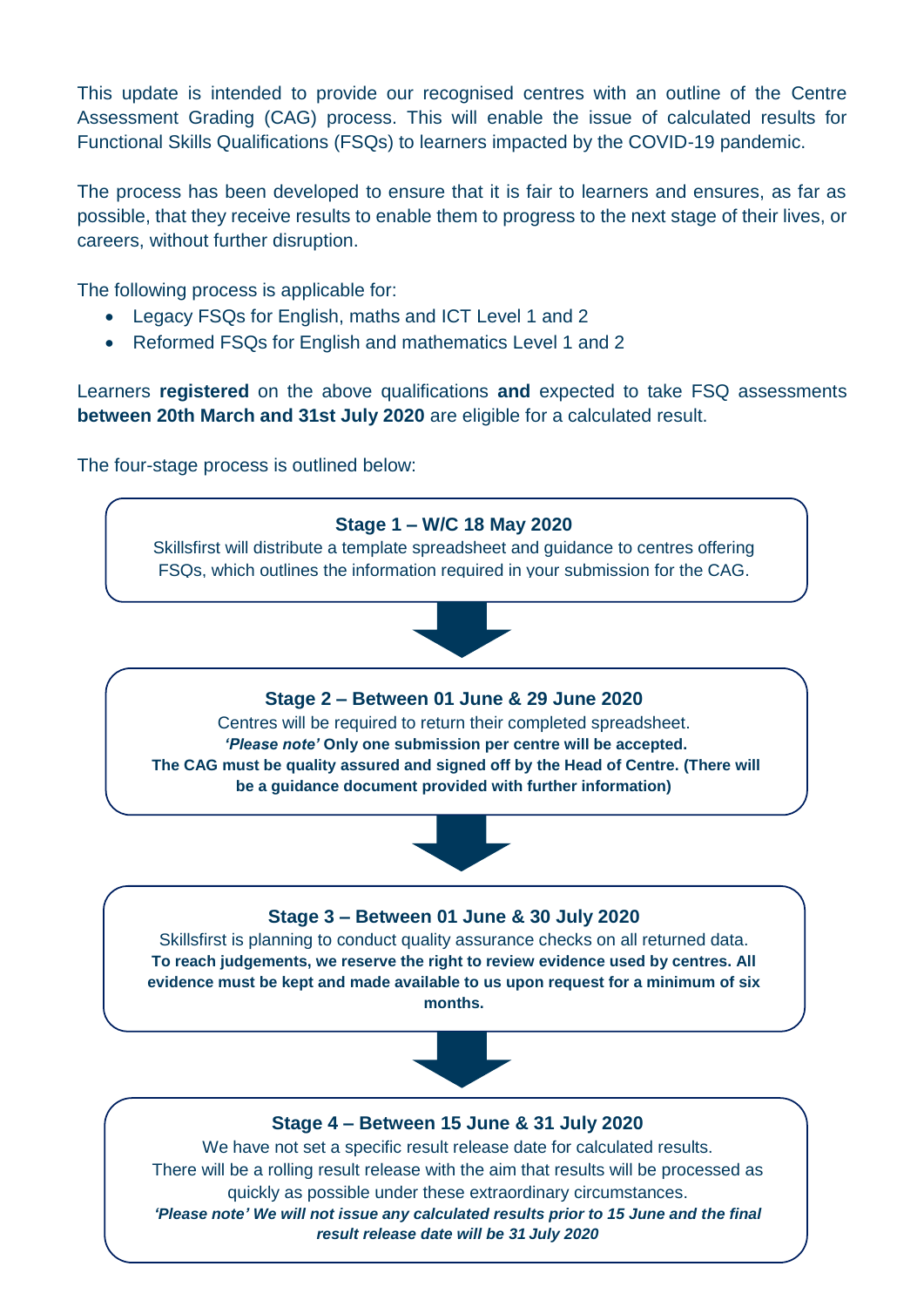### **Calculated result – Fail**

For those learners receiving a fail as their calculated result, there will be no provision for a second submission. An opportunity to re-sit the assessment will be offered as soon as possible, as long as government recommended social distancing guidelines can be implemented.

#### **Supporting evidence for calculated assessment grading**

For each learner, the member/s of staff judging the CAG must consider all available valid evidence which demonstrates the learner's progress towards the learning aims of the qualification. The evidence should be used in conjunction with the member of staff's professional expertise to form a judgement about whether the learner would pass or fail the component. All available evidence should be used and the minimum requirement for judging a learner's CAG is that there must be at least one piece of valid evidence available.

The following forms of evidence, should be used to support judgement, where these are available:

- Results of practice papers
- On-programme learning evidence
- Assessor records
- Evidence of GLH being met
- Evidence of additional teaching that has taken place after failed exams
- Mock SLC assessments and records
- Main aim evidence which could relate to Functional Skills
- Formative assessment, such as marked exercises and assignments which are carried out following a teaching session

Results of initial and diagnostic assessment can be used but only in the following ways:

- as a benchmark to gauge progress made towards the component requirements by the learner
- where this provides evidence that the learner had already met one or more of the component's assessed requirements at the point at which the initial / diagnostic assessment was taken

#### **Quality assurance checks**

As part of our quality assurance of a centre's submission, we may ask you to reconsider and/or justify your centre assessment grades. Any changes to your CAGs will be made by Skillsfirst, only after agreement by the centre.

We will take all reasonable steps to support centres in resolving quality assurance queries and as a last resort, may reject all, or part of the submission.

#### **Appeals**

Subject to the outcome of Ofqual's consultation on *Exceptional Arrangements Assessment and Grading in 2020 (VTQs),* for final calculated results that have been approved by Skillsfirst, there will be no right of appeal by the centre or learner against the **result**. An appeal based on whether the **process** was followed will be offered. We will provide an update on this once the outcome of the Ofqual consultation is known.